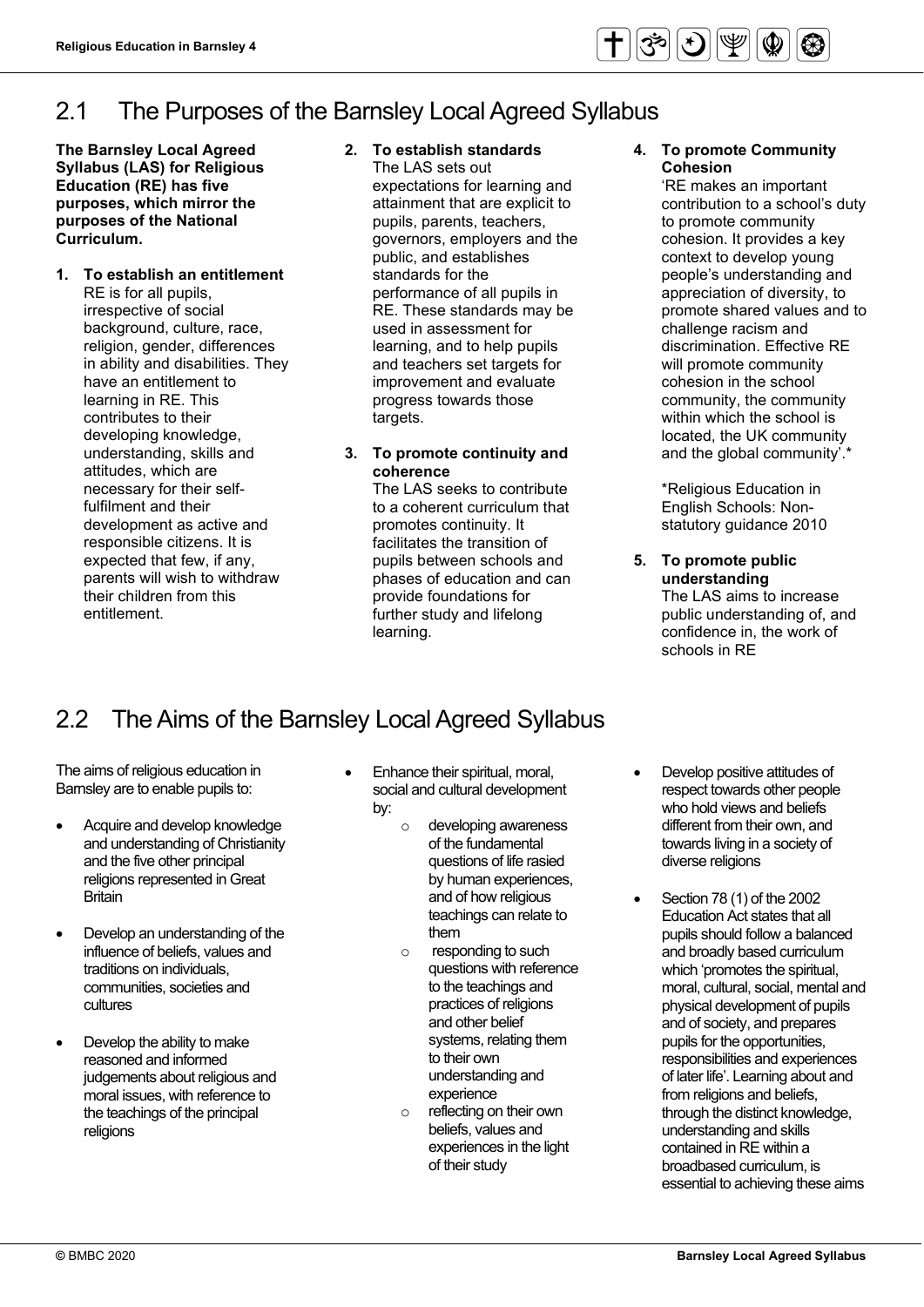

# 2.3 Time for Religious Education

 **In order to deliver the aims and recommends an estimated Curriculum time for RE is expected standards of the syllabus, the Agreed Syllabus Conference strongly allocation of curriculum time for Religious Education (RE). distinct from the time schools may spend on collective worship.** 

A minimum 5% of curriculum time is strongly recommended for teaching Religious Education. This means in practice that schools are expected to allocate:

Key Stage 1: 36 hours of tuition per year.

Key Stage 2: 45 hours of tuition per year.

Key Stage 3: 45 hours of tuition per year.

Key Stage 4/14-16: 5% of curriculum time, or 70 hours of tuition across the key stage.

16-19: Allocation of time for RE for all should be clearly identifiable.

'RE is a distinctive but core part of the basic curriculum for maintained schools in England<sup>1'</sup>

'The curriculum is less prescriptive as to content than it was. Schools have the flexibility to provide more coherent and integrated crosscurricular learning experiences to complement discrete subject teaching tailored to the needs of their pupils and community. In practice this means that subjects such as RE, history or citizenship might be taught discretely but also together within a humanities framework, with links to history and citizenship. Some schools might choose to focus on intensive teaching of RE in particular years. Consequently individual subjects may not feature in the curriculum under their traditional names or indeed be taught always in discrete subject areas<sup>2'</sup>

 **sufficient time for RE is pupils to achieve the standards Any school in which governors do not plan to allocate unlikely to be able to enable set out in this syllabus.** 

1 Section 80(i), Education Act 2002 2 Religious education in English schools: Non-statutory guidance 2010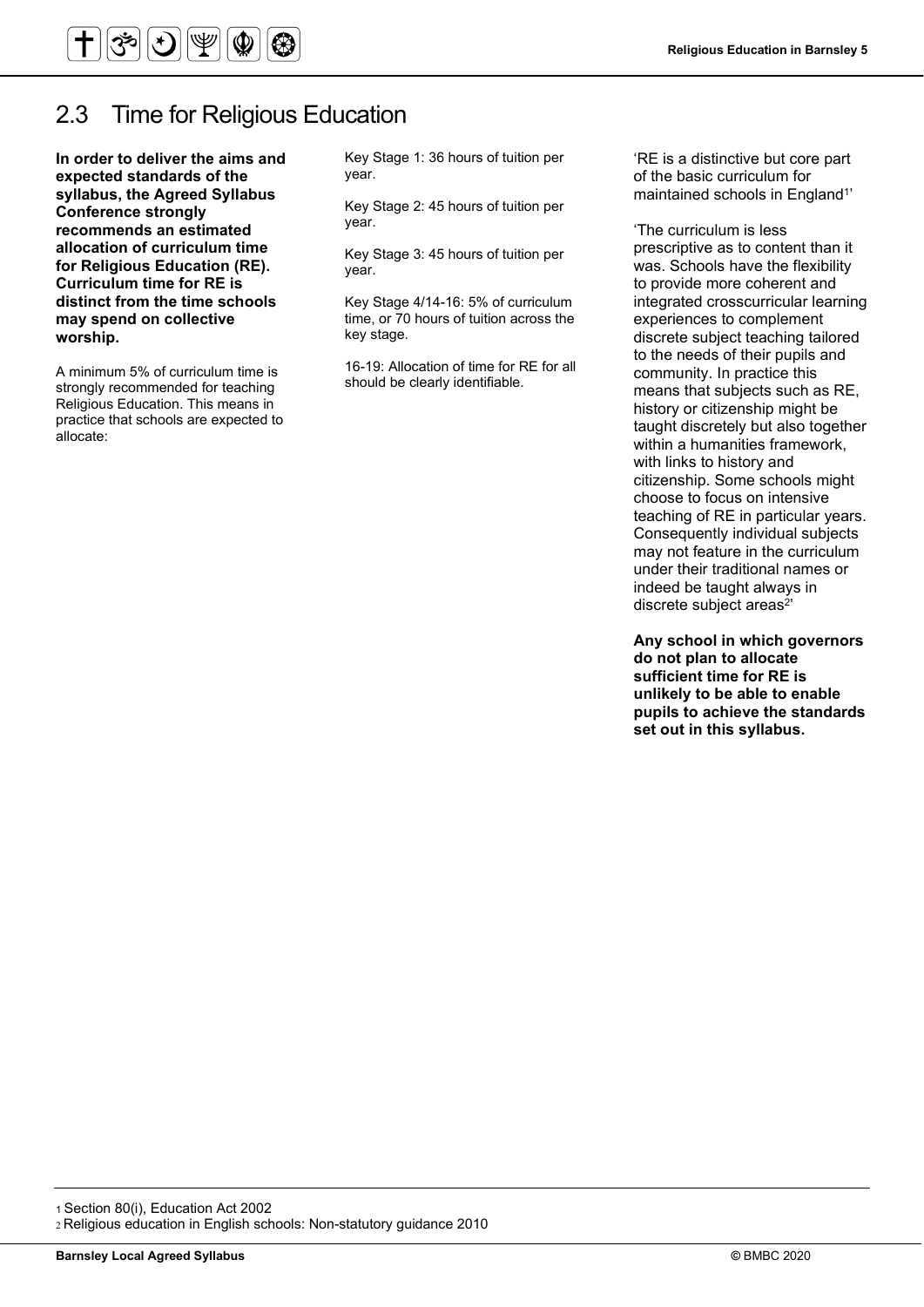#### 2.4 About Religious Education in the curriculum

# **Supporting the aims of the curriculum**

**Aim 1:** The school curriculum should aim to provide opportunities for all pupils to learn and achieve.

 subject. The knowledge, skills and consistently. This enables pupils to Religious education (RE) should be a stimulating, interesting and enjoyable understanding outlined in the Barnsley Local Agreed Syllabus (LAS) are designed to promote the best possible progress and attainment for all pupils. RE develops independent and interdependent learning. It makes an important contribution to pupils' skills in literacy and information and communication technology. RE promotes an enquiring approach in which pupils carefully consider issues of beliefs and truth in religion. It also enhances the capacity to think coherently and evaluate thoughtfully their own and others' views in a reasoned and informed manner.

**Aim 2:** The school curriculum should aim to promote pupils' spiritual moral, social and cultural development (SMSC) and prepare all pupils for the opportunities, responsibilities and experiences of life.

 promotion of spiritual, moral, social and cultural development. At the ultimate questions and ethical issues. This focus enables pupils to societies and cultures. RE seeks to RE has a significant role in the heart of this LAS is a focus on appreciate their own and others' beliefs and cultures and how these impact on individuals, communities, develop pupils' awareness of themselves and others. This helps pupils to gain a clear understanding of the significance of religions and beliefs in the world today and learn about the ways different faith communities relate to each other.

 and stereotyping. RE enables pupils reflect on their uniqueness as human emotions with others and appreciate The LAS aims to promote religious understanding, discernment and respect and to challenge prejudice to explore the significance of the environment, both locally and globally, and the role of human beings and other species within it. A central concern of RE is the promotion of each pupil's self-worth. A sense of self-worth helps pupils to beings, share their feelings and the importance of forming and maintaining positive relationships.

# **The legal position**

By law, religious education

- must be taught to all registered pupils in maintained schools and school sixth forms, except to those withdrawn by their parents, and should be offered by colleges for those who wish to receive it.
- the national curriculum in all schools, it must be taught • is a component of the basic curriculum to be taught alongside maintained schools. In all such schools, other than aided according to the locally agreed syllabus.

 study of the LAS set out what pupils Barnsley LEA, through its Agreed Syllabus Conference, has produced this syllabus. The programmes of should be taught, and the attainment levels set out the expected standards of pupils' performance at different ages. This LAS reflects the fact that "the religious traditions in Great Britain are in the main Christian, while taking account of the other principal religions represented in Great Britain", as the law requires. Barnsley SACRE will review this agreed syllabus after five years, as required by law.

# 2.5 Knowledge, Skills and Understanding in Religious Education

**The knowledge, skills and understanding specified in the programmes of study identify the key aspects of learning in religious education (RE). These are described as learning about religion and learning from religion.** 

 on the lives of believers and which these are expressed. It also **Learning about religion** includes enquiry into and investigation of the nature of religious faith, its key beliefs and teachings, practices, their impact communities and the varying ways in includes the skills of interpretation, analysis and explanation. Pupils learn to communicate their knowledge and understanding using specialist vocabulary. It also includes identifying and developing an

 individual religions and how they relate to each other as well as the understanding of ultimate questions and ethical issues. In the Local Agreed Syllabus (LAS), learning about religion covers pupils' knowledge and understanding of study of the nature and characteristics of religion.

 faith. It develops pupils' skills of communicate their own ideas, particularly in relation to questions of **Learning from religion** is concerned with developing pupils' reflection on, engagement with and response to their own and others' experiences and their learning about religious application, interpretation and evaluation of what they learn about religion. Pupils learn to develop and

identity, belonging, meaning, purpose, truth, values and commitments.

In teaching RE, it is vital that the skills are developed through the knowledge and understanding, and vice-versa. It is also important that pupils understand how their learning in RE is progressing, and what they need to do to improve it.

#### **The breadth of study**

The knowledge, skills and understanding specified in the programmes of study are developed through the breadth of study. The breadth of study in the LAS contains three elements: the religions and beliefs studied, themes, and experiences and opportunities.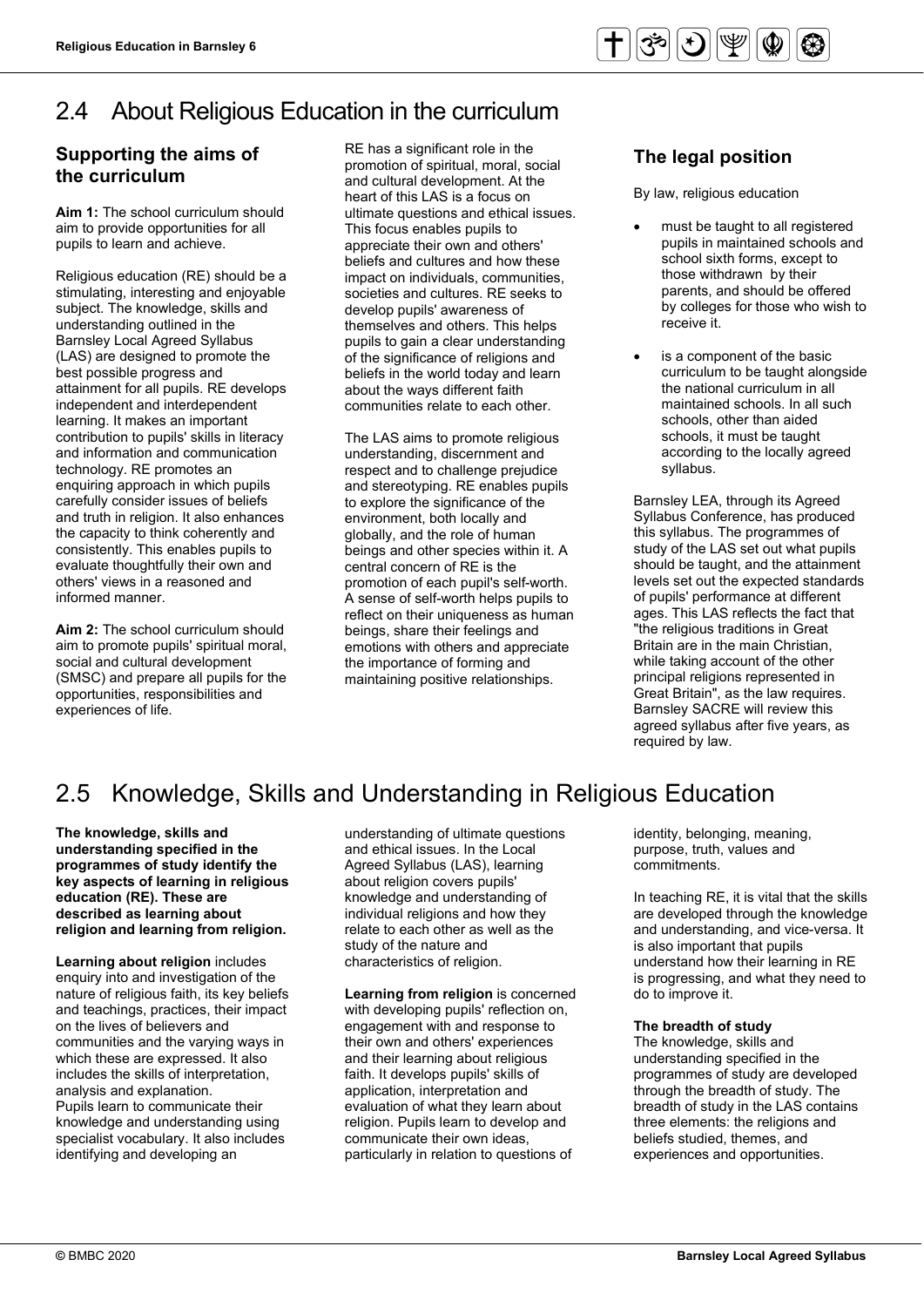The LAS determines which six

 religions are to be studied. It is met and that the RE curriculum important to ensure both that the legal requirements for RE are is broad and balanced. Therefore:

- The Christian faith should be studied through each key stage
- point in the 5-14 curriculum: by The five other principal religions (here regarded as the Hindu Dharma; Islām; Jewish faith; Sikh Dharam and the Way of the Buddha) are to be studied in some depth by all pupils at some the end of Key Stage Three, pupils should have encountered all of these five principal religions, with at least one at Key Stage One, at least two at Key Stage Two, and at least two at Key Stage Three. At Key Stage Three we have included an additional unit on Ethics (page 29-34) as a bridge between the principal religion sections and GCSE Syllabuses

 embarrassment or ridicule. Many Religious Education in Barnsley 7 **A.** Religious Education in Barnsley 7<br>**A. Religions and beliefs** it is also essential that the RE **Themes** It is also essential that the RE curriculum enables pupils to share their own beliefs, viewpoints and ideas without pupils come from backgrounds with a positive moral foundation but many have no attachment to religious beliefs and practices. Effective RE ensures that all pupils' voices are heard. Therefore:

- Other religious traditions could be studied, particularly where they are represented locally
- Consideration can also be given to including examples of secular philosophies for study Pupils should also study how religions relate to each other, recognising both similarities and differences within and between religions. Pupils should also be encouraged to reflect upon the significance of inter faith dialogue, the important contribution religions can make to community cohesion and the combating of religious prejudice and discrimination.

# 2.6 Attitudes in Religious Education

 Local Agreed Syllabus (LAS), it is While the knowledge, skills and understanding are central to the also vital that religious education (RE) encourages pupils to develop positive attitudes to their learning and to the beliefs and values of others. The following attitudes are crucial for good learning in RE and need to be consistently developed at each stage or phase of RE.

## **Self Awareness**

In RE, this includes pupils:

- feeling confident about their own beliefs and identity and their ability to share them without fear of embarrassment or ridicule
- developing a realistic and positive sense of their own religious and spiritual ideas
- recognising their own uniqueness as human beings, affirming their selfworth

• becoming increasingly sensitive to the impact of their ideas and behaviour upon other people

## **Respect for all**

In RE, this includes pupils:

- developing skills of listening and willingness to learn from others
- diversity and difference readiness to look at the positive potentialities of
- being prepared to acknowledge their own bias being sensitive to the feelings
- and ideas of others • willingness to make a
- contribution to a diverse society for the well being of all

## **Open Mindedness**

In RE, this includes pupils:

- being willing to learn and gain new understanding
- engaging in argument or disagreeing reasonably,

#### **Themes**

The themes should always provide the context for 'Learning about religion' (AT1) and 'Learning from religion' (AT2). The themes may be taught separately, in combination with other themes, or as part of the religions. However they are combined, they should ensure that the knowledge, skills and understanding are covered with sufficient breadth and depth.

#### **B. Key experiences and opportunities**

 pupils should encounter that will The experiences and opportunities highlight, at each key stage, the vital opportunities and experiences that enrich and broaden their learning in RE.

 study in developing schemes of work. It is important that careful consideration is given to balancing the three elements of the breadth of

### **A 14-19 entitlement**

For students aged 14-19, the LAS sets out an entitlement for all students to study RE and to have their learning accredited.

> evidentially and respectfully (without belittling or abusing others) about religious, moral and spiritual questions

- being willing to go beyond surface impressions
- matters as opinions, distinguishing between such viewpoints and beliefs in connection with issues of conviction and faith
- being willing to listen to and understand the viewpoints or others

## **Appreciation and wonder**

In RE, this includes pupils:

- and curiosity • developing their imagination
- recognising that knowledge is bounded by mystery
- in which they live • appreciating the sense of awe and wonder at the world
- developing their capacity to respond to questions of meaning and purpose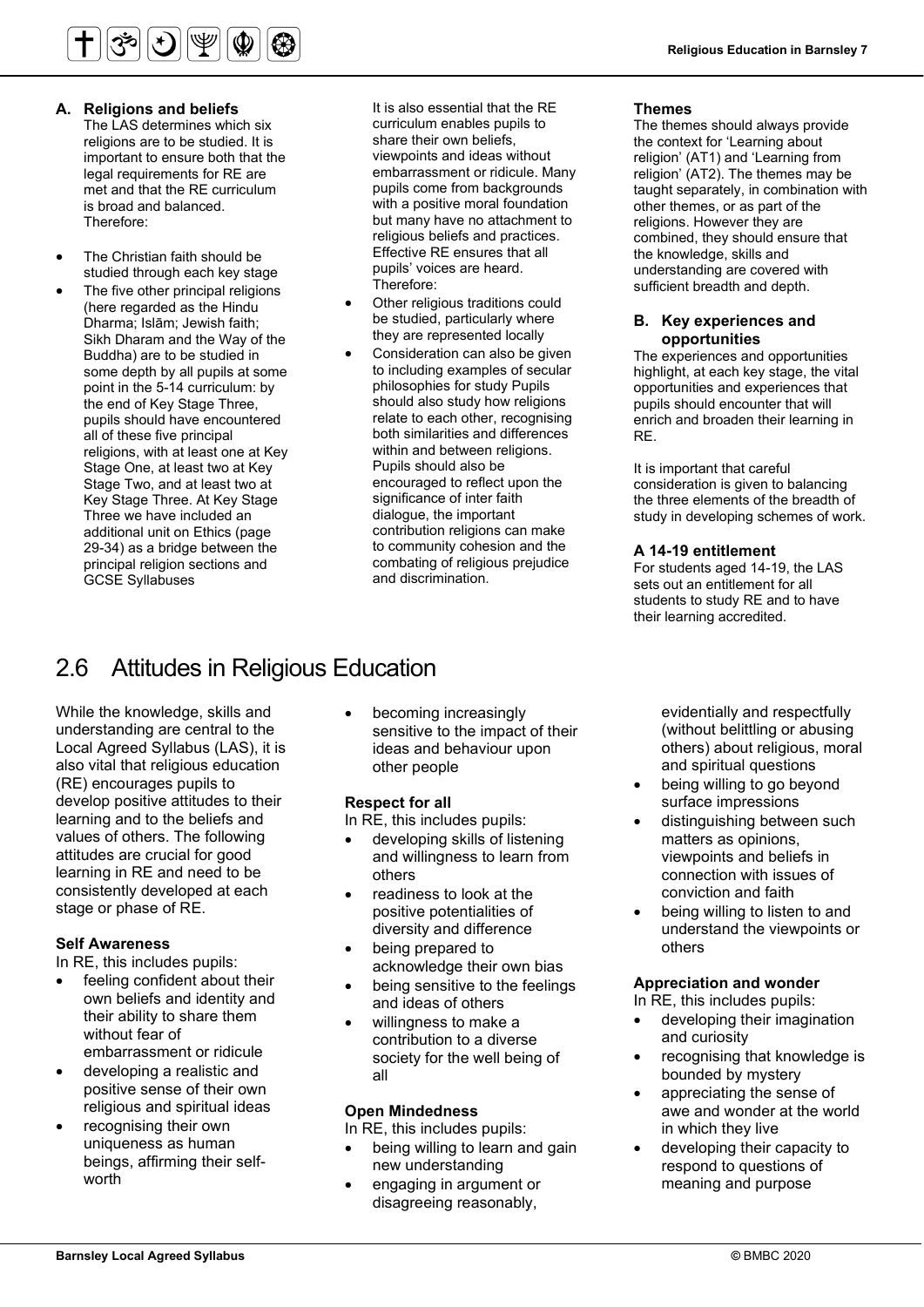# 2.7 Learning Across the Curriculum: The Contribution of Religious Education

 **terms how religious education This section sets out in general (RE) can promote learning across the curriculum in a number of major areas, such as spiritual, moral, social and cultural development (SMSC), key skills and thinking skills.** 

**Promoting spiritual, moral, social and cultural development through RE provides opportunities to promote:** 

• **Spiritual development through:** 

- discussing and reflecting upon key questions of meaning and truth such as the origins of the universe, life after death, good and evil, the being of God and values such as justice, honesty and truth

 concepts in religion may be - learning about and reflecting upon important concepts, experiences and beliefs which are at the heart of religious and other traditions and practices - considering how beliefs and expressed through the creative and expressive arts and related to the human and natural sciences, thereby contributing to personal and communal identity

- considering how religions and other world views perceive the value of human beings, and their relationships with one another, with the natural world, and with God

- valuing relationships and developing a sense of belonging - developing their own views and ideas on religious and spiritual questions and issues.

### • **Moral development through:**

 engaging in issues of truth, justice - enhancing the values identified within the national curriculum, particularly valuing diversity and and trust

- exploring the influence on moral choices of family, friends and media and how society is influenced by beliefs, teachings,

sacred texts and guidance from religious leaders

 - considering what is of ultimate through studying the key beliefs faiths and philosophy on values the importance of personal value to pupils and believers and teachings from religious and ethical codes of practice - studying a range of moral issues, including those that focus on justice, to promote - racial and religious respect and integrity

- considering the importance of rights and responsibilities and developing a sense of conscience - exploring how people choose between good and bad, and clarifying ideas such as moral strength, moral courage, the rejection of temptation.

#### • **Social development through:**

 social issues, in the light of their - considering how religious and other beliefs lead to particular actions and concerns - investigating social issues from religious perspectives, recognising the diversity of viewpoints within and between religions, as well as common ground between them - articulating their own and others' ideas on a range of contemporary learning about religion.

#### • **Cultural development through:**

- exploring some of the ways in which artistic, cultural and creative expression link to religious beliefs and practices - promoting cultural understanding from a religious perspective through encounters with people, literature, the creative and expressive arts and resources from differing cultures - considering the relationship between religion and cultures and how religious beliefs contribute to cultural identity and practices - promoting racial and inter-faith harmony and respect for all, combating prejudice and discrimination, contributing

positively to community cohesion and promoting awareness of how inter-faith co-operation can support the pursuit of the common good.

# **Promoting citizenship through RE**

RE plays an essential part in promoting citizenship through:

- the diversity of national, • developing pupils' knowledge and understanding regarding regional, religious and ethnic identities in the United Kingdom and the need for mutual respect and understanding
- enabling pupils to think about topical
- spiritual moral, social and cultural issues including the importance of resolving conflict fairly
- exploring the rights, responsibilities and duties of citizens locally, nationally and globally
- developing understanding of global issues of wealth, poverty, fairness and equality
- enabling pupils to justify and defend orally, and in writing, personal opinions about such issues, problems and events.

 **Promoting personal, social and health education through RE** RE plays a significant part in promoting personal, social and health education through:

- taught what is fair and unfair, • developing confidence and responsibility and making the most of their abilities by being right and wrong, and being encouraged to share and explain their opinions
- **developing a healthy, safer lifestyle** by being taught about religious beliefs and teachings on drug use and misuse, food and drink, leisure, relationships and human sexuality, the purpose and value of religious beliefs